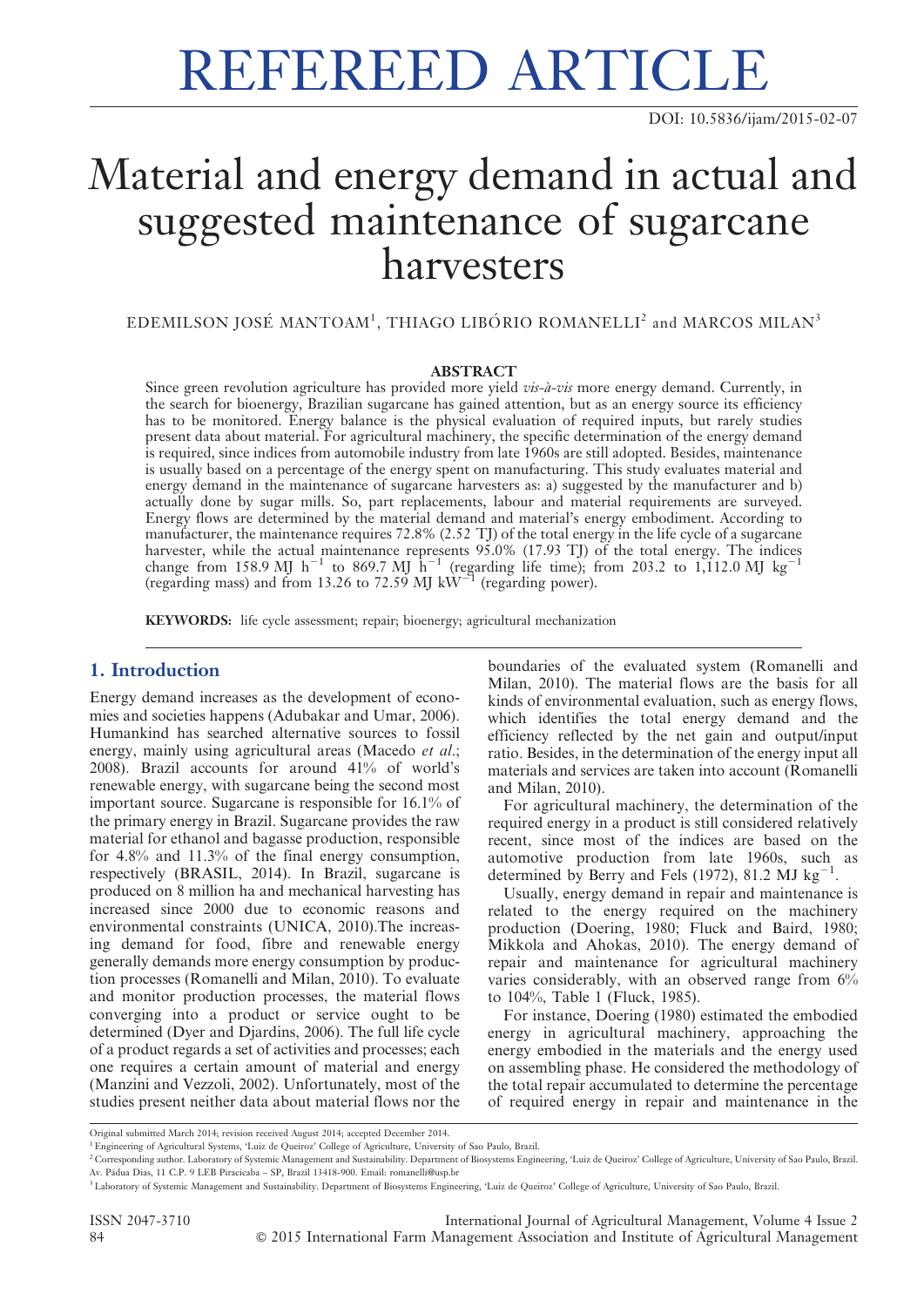Table 1: Embodied energy in the repair and maintenance of agricultural machinery

| Source (apud Fluck, 1985) | <b>Repair and Maintenance</b><br>compared to Assembling % | <b>Observations</b>                                                                                                                                                                                             |
|---------------------------|-----------------------------------------------------------|-----------------------------------------------------------------------------------------------------------------------------------------------------------------------------------------------------------------|
| Pimentel et al. (1973)    | 6                                                         |                                                                                                                                                                                                                 |
| Bridges and Smith (1979)  | 6                                                         | Corn production, USA.                                                                                                                                                                                           |
| Smill et al., (1983)      | 8                                                         | Following assumptions from Pimentel et al. (1973).                                                                                                                                                              |
| Foster et al., (1980)     | 10                                                        | Based on surveys done with dealers of agricultural<br>machinery.                                                                                                                                                |
| Doering et al. (1977)     | 32                                                        | Considered only manufacturing of parts                                                                                                                                                                          |
|                           |                                                           | Based on equations for cost of accumulated repair<br>from ASAE and replacing machinery after 10 years.<br>Energy on assembling excluded the embodied energy<br>on raw material previously to the manufacturing. |
| Leach (1976)              | 53                                                        |                                                                                                                                                                                                                 |
| Burrill et al. (1976)     | 104                                                       | For three power levels of tractors, applying the energy<br>intensity of 200 MJ $\mathfrak{L}^{-1}$ for repair and maintenance,<br>the average of repair cost was 53% of depreciation.                           |
|                           |                                                           | Apple "Vermont" production; based in the maintenance<br>cost times the energy intensity of money.                                                                                                               |

machinery useful life. He assumed 74.25% for AWD (all-wheel drive) tractors and crawlers, 89.10% for tractors 4x2 (rear wheel drive) and 45.88% for trucks, pick-ups, combine, and cotton pickers.

Fluck (1985) presented two models that can be used in the analysis of energy demand called ''industrial cost'' and ''cost of repair in useful life''. To specify energy, the first one considered machinery sales, part replacement and demanded services. The second model considered the energy required for repair and maintenance during the useful life of the machinery, which showed that energy demand in repair and maintenance is 38% higher than the assembling phase and presented a result twice higher than the one obtained by the ''industrial cost'' model.

Some studies determined indices for specific operations, such as Umar (2003) who determined 42.7 MJ  $ha^{-1}$  of indirect energy for maintenance, repair and transportation of a tractor-rake combination. This number corresponds to a tractor with mass of 2,780 kg and a useful lifetime of 12,000 h combined with a rake equipment with mass of 564 kg and useful lifetime of 2,000 h, both with operational field capacity of 1.21 ha  $h^{-1}$ . Although it is an interesting datum, it would be directly applicable only in similar conditions.

Abubakar and Umar (2006) reported that energy required for maintenance, repair and transportation was not taken into account due to the lack of data of mass of agricultural machinery available in the industries. They concluded that results were not complete, since the neglected activities pose a significant contribution for energy.

This study aimed to compare the material and energy demands in the repair and maintenance suggested by the manufacturers and the one actually performed in sugar mills. As secondary goals, it is intended to determine which are the materials most used in the repair and maintenance and also to assess how close the suggestions made by the manufacturer is to reality in practical field operational conditions.

# 2. Material and Methods

The repair and maintenance phase considers both either direct inputs (e.g. parts) and indirect inputs (e.g. labour, tools). In this study, the evaluation is performed for two distinct scenarios: the recommendations of the manufacturer and the maintenance observed in a sugar mill.

So, the frequency of part replacement, labour and material requirements was surveyed in the owner's manual (manufacturer's suggestion) or by evaluating records of service orders (sugar mill). For the first scenario, besides the activities suggested in the owner's manual, some activities had to be added because it was not approached by the manual. For instance, the replacement of basal cutting blades replacement is not considered, so this datum was obtained with the postsale team, dealers and producers. It is important to mention that the replacement of these blades vary due to field conditions (stones), soil texture (sandy, clayey), operators' skills etc. Another datum obtained from the post-sale department of the manufacturer was the life cycle of the evaluated machines, which are used around 3,100 h per year during seven years, resulting in a life cycle of approximately 21,700 h. For the index of embodied energy per time of work, it is necessary to know the life cycle of the sugarcane harvester, which is claimed as uncertain, since it depends upon the level of utilization (Mikkola and Ahokas, 2010).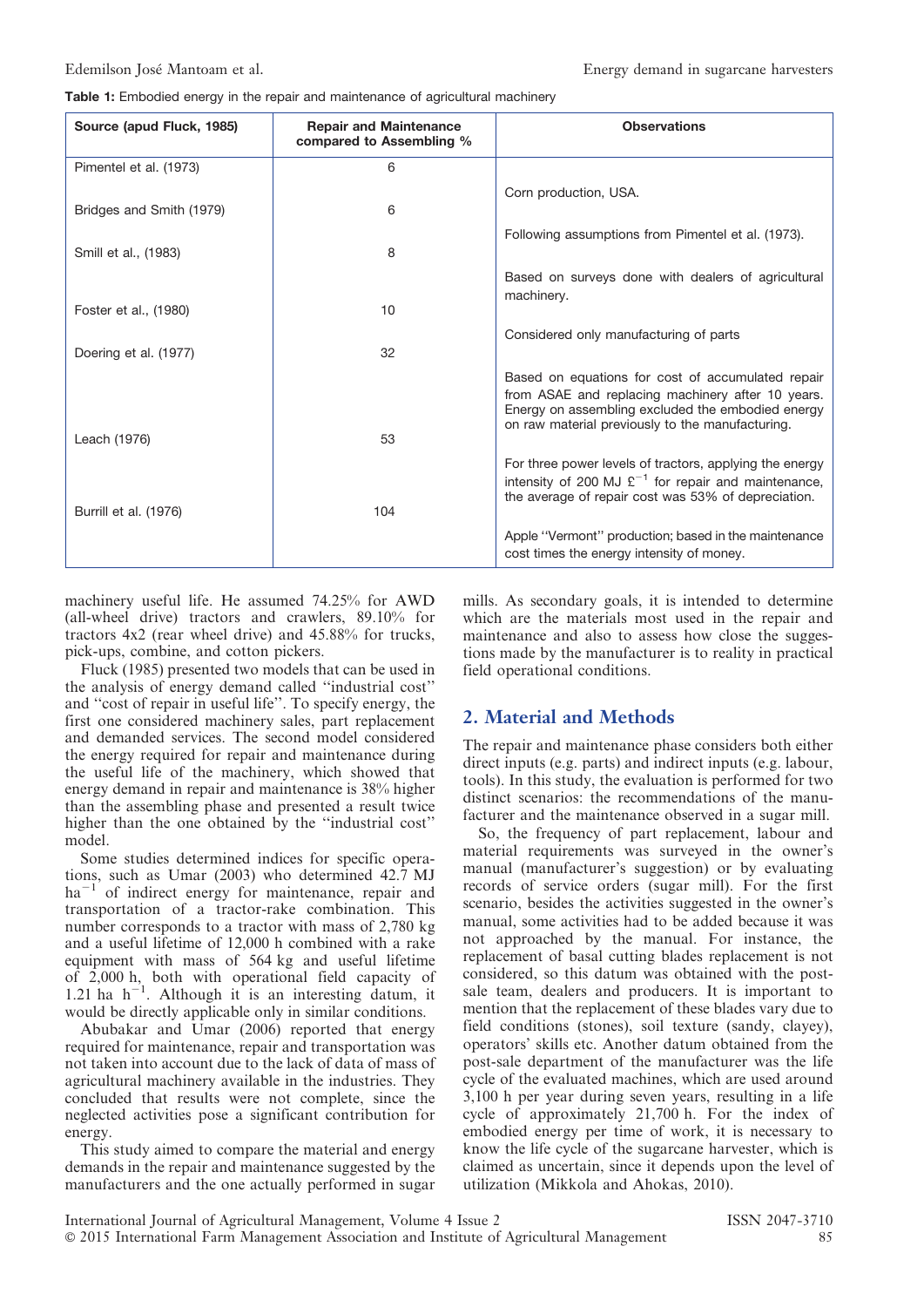Energy demand in sugarcane harvesters Edemilson Jose´ Mantoam et al.

This study evaluated self-propelled sugarcane harvesters, with 6-cylinder diesel engine power of 260 kW, equipped with metallic tracks, with total weight of 16,972 kg. This kind of harvester represents around 85% of the market share in Brazil. The remaining 15% uses rubber tires instead of metallic tracks.

For the manufacturer's suggestion, it was considered the maintenance schedule of the owner's manual, based on Mantoam et al. (2014). For the actual maintenance the services required in the repair shop of a sugar mill was considered. The maintenance of nine harvesters was surveyed during two years either in the harvesting season (April-November) or in the rainy season (December-March), when the industry and machinery are repaired, divided in three groups (three harvesters in each): machines in the first, second and third year of operation. In average, each harvester operated 3,059 h per year. When the survey began, the harvesters presented an average use of 5,260 h.

After the determination of the material flow of all inputs, they were multiplied by the indices of energy embodiment for each input to determine the energy flow. The indices of energy embodiment were obtained from the work of Boustead and Hancock (1979). Therefore, they were used for the input energy flows to be determined. The determination of the embodied energy in indirect inputs, embodied energy in infrastructure depreciation, embodied energy in directly used inputs and embodied energy in repair and maintenance were required in order to sum up the embodied energy in the life cycle of a sugarcane harvester (Eq.1).

The embodied energy in directly used inputs and the embodied energy in repair and maintenance are determined by the quantity of material used and their respective energy indices (Eq. 1).

$$
E_{RM} = \sum_{i} I_{RM}(i) \cdot EI_{RM}(i) \tag{1}
$$

Where:  $E E_{RM}$  represents the embodied energy in repair and maintenance (MJ),  $I_{RM}$  represents the inputs used in the repair and maintenance (kg, L, unit),while  $EI_{RM}$ stands for energy index of the inputs used in the repair and maintenance phase (MJ kg<sup>-1</sup>, MJ L<sup>-1</sup>, MJ unit  $^{-1}$ ).

Although the actual situation may indicate the most reasonable option, it should be highlighted that repair and maintenance activities are particular for each sugar mill decision maker or managers. This makes distinct fleets difficult to be compared. Sugarcane harvester is believed to be the machine that is used more in agriculture with around 3,100 h of use within eight months of harvesting. Consequently, it is likely that the share presented by maintenance on energy demand should not be attributed to other machinery. Besides this, sugarcane presents high silicon content in its composition, whose abrasiveness makes sugarcane harvester to last less than harvesters or combines of other crops.

#### 3. Results and Discussion

The material flows in the repair and maintenance in the harvester life cycle, either for the suggested or the actual maintenance by the manufacturer, are presented in Table 2. There is discrepancy on the items listed from both scenarios. Ten of them are listed only in the actual scenario, namely: PLG; solvent; lead; nylon; paint; aluminium; coper; polyethylene; glass; anticorrosive. This can be caused either by unforeseen accidents (glass), or for neglected activities in the manual (PLG used for welding to avoid parts to be rusted, which is very common for this type of harvesters).

Material flows for repair and maintenance are presented in an annual basis and there is discrepancy

|  |  |  |  |  | Table 2: Material flow used in repair and maintenance phase suggested by manufacturers and done by sugar mills |  |  |  |
|--|--|--|--|--|----------------------------------------------------------------------------------------------------------------|--|--|--|
|  |  |  |  |  |                                                                                                                |  |  |  |

| <b>Items</b>            | Unit | <b>Material Flows</b>             | Comparison    |                         |
|-------------------------|------|-----------------------------------|---------------|-------------------------|
|                         |      | <b>Actual</b><br><b>Suggested</b> |               | <b>Suggested/Actual</b> |
|                         |      | Unit $y^{-1}$                     | Unit $y^{-1}$ |                         |
| Hydraulic/Lubricant oil |      | 1162.5                            | 50,152.1      | 43.14                   |
| Carbon steel            | kg   | 3646.9                            | 9,119.2       | 2.50                    |
| Labour                  | h    | 715.2                             | 2,891.6       | 4.04                    |
| Rubber                  | kg   | 84.0                              | 1,122.4       | 13.36                   |
| Diesel oil              |      | 505.2                             | 78.3          | 0.15                    |
| Iron                    | kg   | 1602.4                            | 45.3          | 0.03                    |
| Polypropylene           | kg   | 1.7                               | 44.3          | 26.73                   |
| Cellulose film          | kg   | 10.5                              | 5.3           | 0.51                    |
| Grease                  | kg   | 222.1                             | 1.7           | 0.01                    |
| Glass fibre             | kg   | 1.4                               | 2.8           | 1.94                    |
| Polyethylene            | kg   | 112.7                             |               |                         |
| Forged steel            | kg   |                                   | 519.3         |                         |
| <b>PLG</b>              | kg   |                                   | 135.7         |                         |
| Solvent                 |      |                                   | 111.4         |                         |
| Lead                    | kg   |                                   | 43.9          |                         |
| Nylon                   | kg   |                                   | 34.7          |                         |
| Paint                   |      |                                   | 33.2          |                         |
| Aluminium               | kg   |                                   | 30.2          |                         |
| Coper                   | kg   |                                   | 22.8          |                         |
| Polyethylene            | kg   |                                   | 15.5          |                         |
| Glass                   | kg   |                                   | 4.8           |                         |
| Anticorrosive           |      |                                   | 2.5           |                         |

ISSN 2047-3710 International Journal of Agricultural Management, Volume 4 Issue 2 86 ' 2015 International Farm Management Association and Institute of Agricultural Management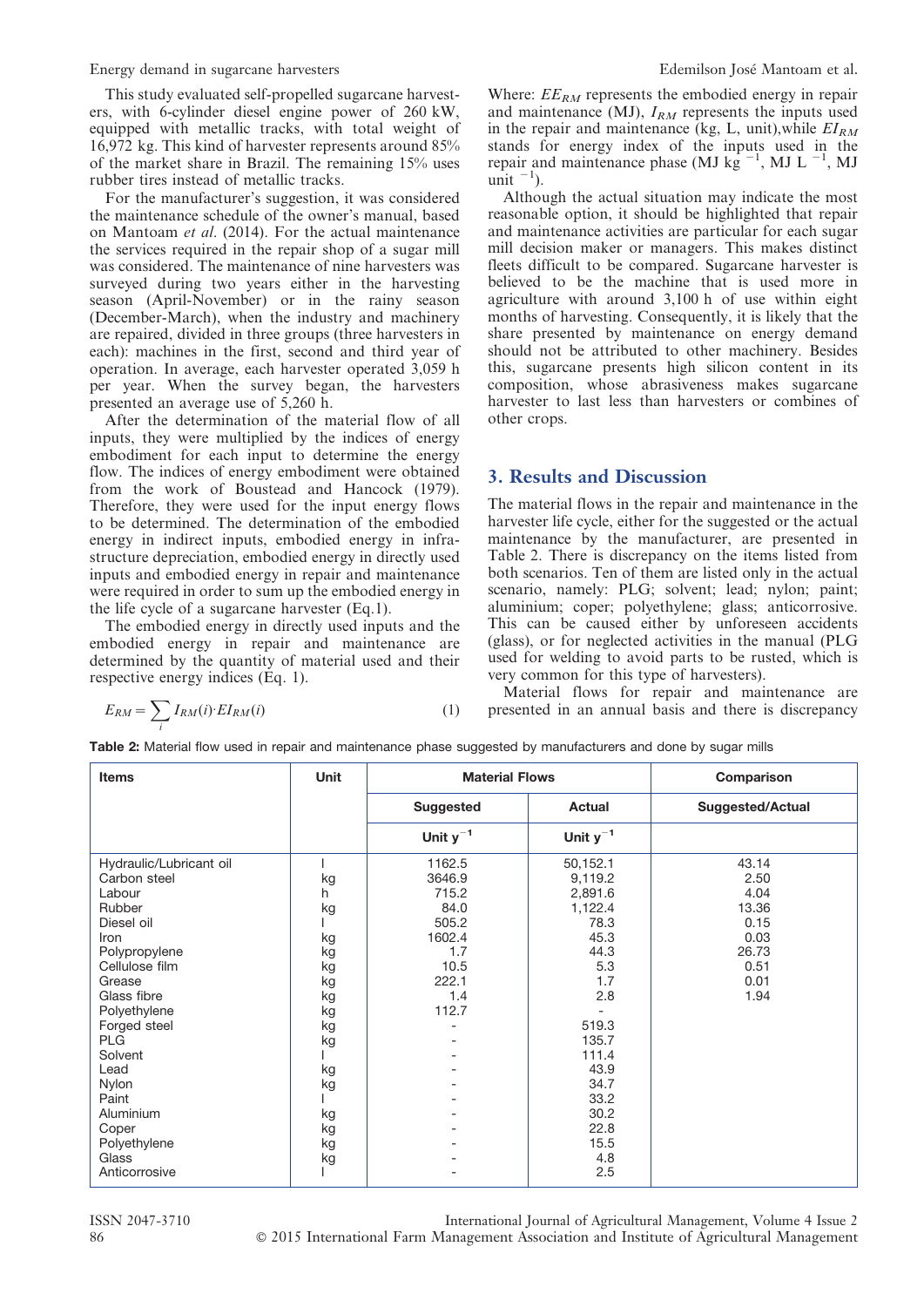Table 3: Total energy required for repair and maintenance suggested by the manufacturer and actually performed by the sugar mill

| <b>Consumption phase</b>                                                                             |                                            | <b>Suggested</b>                    | Actual                                       |                                    |  |  |
|------------------------------------------------------------------------------------------------------|--------------------------------------------|-------------------------------------|----------------------------------------------|------------------------------------|--|--|
|                                                                                                      |                                            | <b>Energy demand</b>                | <b>Energy demand</b>                         |                                    |  |  |
|                                                                                                      | GJ                                         | $\frac{0}{0}$                       | GJ                                           | $\%$                               |  |  |
| Repair and maintenance<br>Parts and components<br>LPG, electricity, water<br>Infrastructure<br>Total | 2,523.3<br>924.8<br>18.8<br>0.6<br>3,467.5 | 72.8<br>26.7<br>0.5<br>0.0<br>100.0 | 17,928.8<br>924.8<br>18.8<br>0.6<br>18.872.9 | 95.0<br>4.9<br>0.1<br>0.0<br>100.0 |  |  |

|  |  | <b>Table 4:</b> Energy indexes recalculated for repair and maintenance at the sugar mill |
|--|--|------------------------------------------------------------------------------------------|
|  |  |                                                                                          |

| <b>Indicator</b>                                       | Unit                                                             | <b>Energy indices</b>      |                              |  |
|--------------------------------------------------------|------------------------------------------------------------------|----------------------------|------------------------------|--|
|                                                        |                                                                  | <b>Suggested</b>           | <b>Actual</b>                |  |
| Energy per time<br>Energy per mass<br>Energy per power | $MJ$ h <sup>-1</sup><br>$MJ$ kg <sup>-1</sup><br>$MJ$ k $W^{-1}$ | 158.9<br>203.2<br>13,262.0 | 869.7<br>1,112.0<br>72,588.4 |  |

again. The highest one is the volume of hydraulic oil that is 43 times higher in the actual scenario. This is caused mainly by poor maintenance, as this type of oil leaks causes unnecessary cost and environmental threats (in soil and watersheds). On the other hand, grease would be expected to be used more than it actually does (just  $3\%$ ). This may be caused by poor maintenance, which can increase the replacement rate of other items such as steel and iron. Most of the steel is due to the basal cutting blades, which are replaced on every 32 h in average, generating around 1 kg or residues (8 knives).

Further studies should be developed to assess the share of the replaced materials that could be reused or recycled. It is also necessary to verify the distinct kinds of maintenance and the variables that may affect the material demand and consequently, the energy demand and economic cost for sugarcane production.

In order to make the comparison, the annual average of the actual maintenance is extrapolated to the whole life cycle (i.e. seven years). Since the machines are considerably new (5,200 h use out of expected 21,700 h), it is assumed that this would not overestimate the final result (Table 3).

After determining the indicators considering the new value for repair and maintenance, its contribution increased from 72.8% to 95.0% (2,523.3 GJ to 17,928.8 GJ). The total energy consumption increased up to 444.3%, from 3,467.5 to 18,872.9 GJ.

Indicators are calculated considering the embodied energy in time, mass and power of the sugarcane harvesters (Table 4). The increases found considering the automobile industry by Berry and Fels (1972), 81.2 MJ  $kg^{-1}$ . The new values should be used to recalculate the efficiency of sugarcane as an energy source.

## 4. Conclusions

In many cases, the maintenance suggested by manufacturers does not foresee all activities necessary in the actual use. Moreover, variables such as field conditions, decision making, and operator's skill make previsions difficult to be accurate. The results of this work indicate that there is discrepancy between the suggested and actual maintenance performed for sugarcane harvesters.

Further studies should be carried out to deeply monitor distinct kind of maintenance to check their material demand and consequently, economic cost and energy demand. Also, for further research, more detailed study on hydraulic oil is suggested, since it increases cost and may cause environmental hazards in soil and watersheds.

#### About the authors

Edemilson Jose´ Mantoam is a PhD candidate in the Graduate Program of Engineering of Agricultural Systems, with an MSc in Agricultural Machinery from University of Sao Paulo.

Thiago Libório Romanelli is an Associate Professor in the Department of Biosystems Engineering, 'Luiz de Queiroz' College of Agriculture, University of Sao Paulo, Brazil. He received his PhD in Forestry Resources and his MSc in Agricultural Machinery in the same institution.

Marcos Milan is a full Professor on Agricultural Machinery, doing research on Operations Management and Quality Management in agricultural systems. He received his PhD in Agricultural Engineering at the Cranfield University, England.

## Acknowledgements

The authors would like to acknowledge FAPESP (Foundation for research support of Sao Paulo state, Brazil) for financing this study (Project 2010/11723-5) and the reviewers who were essential for improving this text.